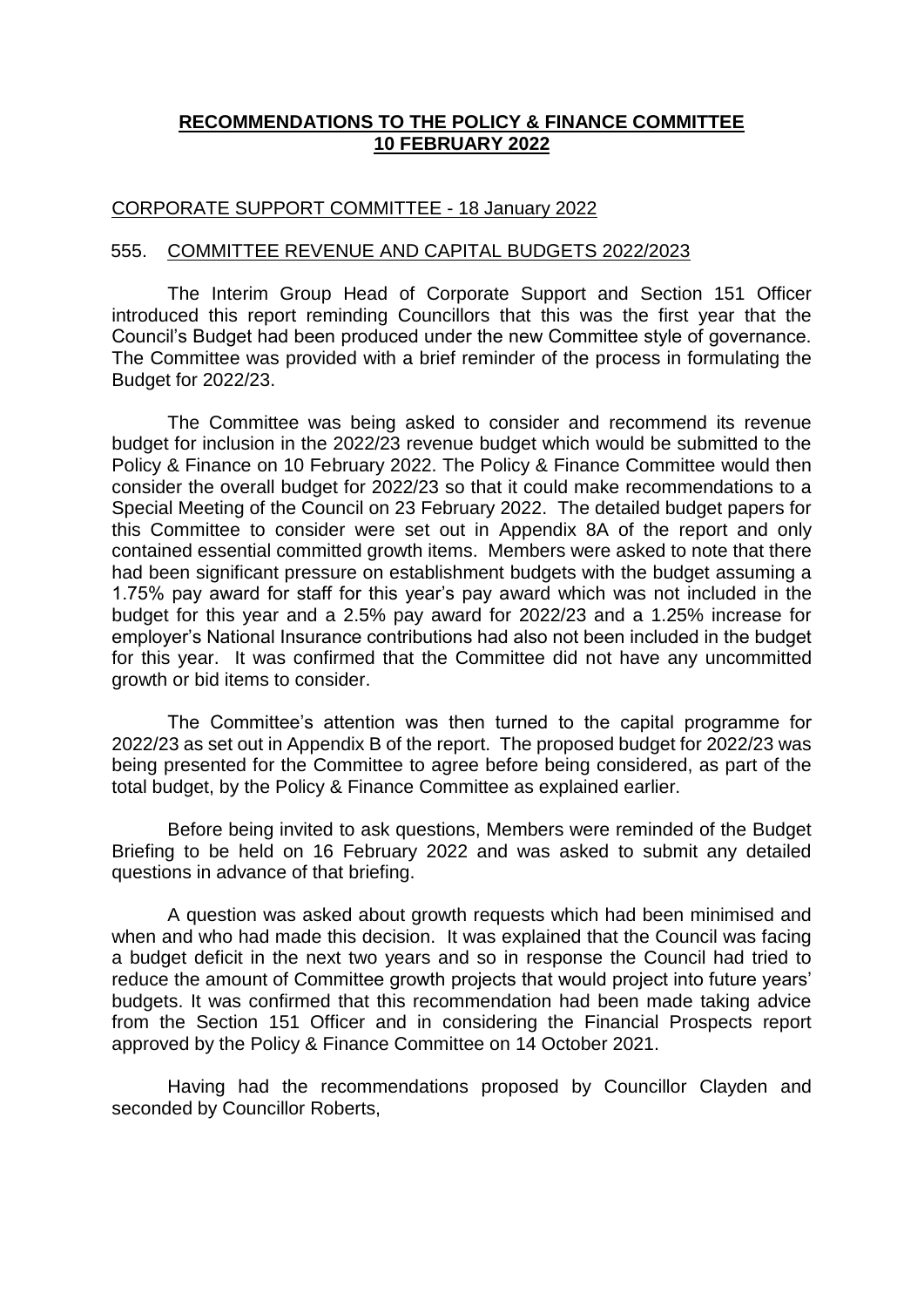### The Committee

RESOLVED – That

(1) The Committee's 2022/23 Revenue Budget as illustrated in Appendix A of the report be agreed;

(2) The Capital Programme 2022/23 as illustrated in Appendix B of the report be agreed;

The Committee also

RECOMMEND TO THE POLICY & FINANCE COMMITTEE

(1) That the Revenue Budget and Capital Programme for this Committee be included in the overall General Fund Budget when considering the overall budgets on 10 February 2022.

### ECONOMY COMMITTEE - 19 January 2022

### 570. COMMITTEE REVENUE AND CAPITAL BUDGETS 2022/2023

#### [*During this item Cllr Walsh declared a Personal Interest as a Member of Littlehampton Town Council]*

Upon the invitation of the Chair, the Interim Group Head of Corporate Support and Section 151 Officer introduced this report, reminding Councillors that this was the first year that the Council's Budget had been produced under the new Committee style of governance. The Committee was provided with a brief reminder of the process in formulating the Budget for 2022/23. The detailed budget papers for this Committee to consider were set out in Appendix A of the report and only contained essential/committed growth items. Members were asked to note that there had been significant pressure on establishment budgets, which assumed a 1.75% pay award this year and a 2.5% pay award for 2022/23, and a 1.25% increase for employer's National Insurance contributions. The uncommitted growth items for this Committee were included in Appendix B and totalled £545,000. The Capital Programme in Appendix C showed the essential maintenance required for corporate assets, totalling £807,000. The proposed budget for 2022/23 was being presented for the Committee to agree before being considered, as part of the total budget, by the Policy & Finance Committee. Members were reminded of the Budget Briefing to be held on 16 February 2022

Members thanked the Interim Group Head of Corporate Support and Section 151 Officer for the Budget. Support was offered and various points were highlighted by Members, such as Economic Regeneration going from £119,000 to a proposed £271,000 in 2022/23; the Sussex by the Sea Festival; town centre events; additional support for high street recovery; another £150,000 for events.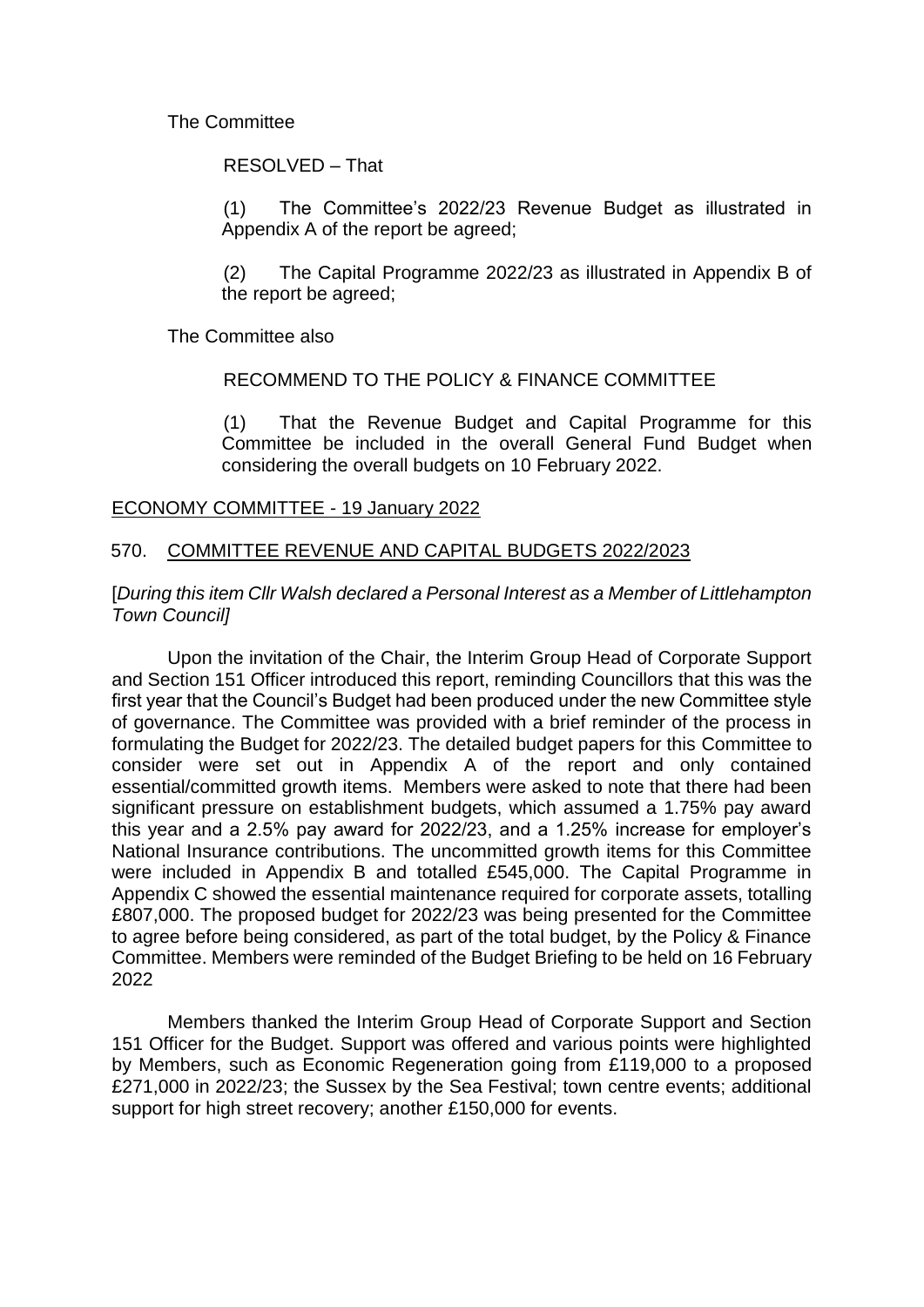The Vision document was discussed, and it was noted that perception was that money was not spent on the town centres, and it was hoped that the Vision document would change this perception. It was stated that it was regrettable that the call-forideas came before the Vision, as usually it would be the other way round.

Clarification was sought around inflation and how this was being handled, and also the contingency for gas and electric. An answer was provided by the Group Head of Corporate Support and Section 151 Officer and the Interim Chief Executive.

The Sussex by the Sea Festival was discussed, and it was asked where this would take place. The Group Head of Economy said the idea was that it would be held in Littlehampton, and they had been looking for partners to work with. Since the last report had gone to Committee regarding this, the Council had received the Levelling Up Fund money, which would mean significant activity and changes to the infrastructure on the seafront, it therefore needed to be carefully considered so events wouldn't impact on parking while the changes were taking place.

Councillor Walsh declared a Personal Interest as a Member of Littlehampton Town Council. He asked that any event programmes were done in partnership with the Town Councils, so there was not duplication or overlap. The Group Head of Economy confirmed that events would be planned whist working with partners including Parish and Town Councils.

Several Members expressed that they felt it was an exciting and positive Budget report.

The recommendations were Proposed by Councillor Gunner and Seconded by Councillor Edwards.

The Committee

RESOLVED that

- 1) The 2022/23 Revenue Budget as illustrated in Appendix A of this report be agreed;
- 2) The 2022/23 list of uncommitted growth items as illustrated in Appendix B of this report be agreed;
- 3) The 2022/23 Capital Programme as illustrated in Appendix C of this report be agreed

The Committee also

RECOMMEND TO THE POLICY & FINANCE COMMITTEE

1) That the Revenue Budget, list of growth items and Capital Programme for this Committee be included in the overall General Fund Budget when considering the overall budgets on 10 February 2022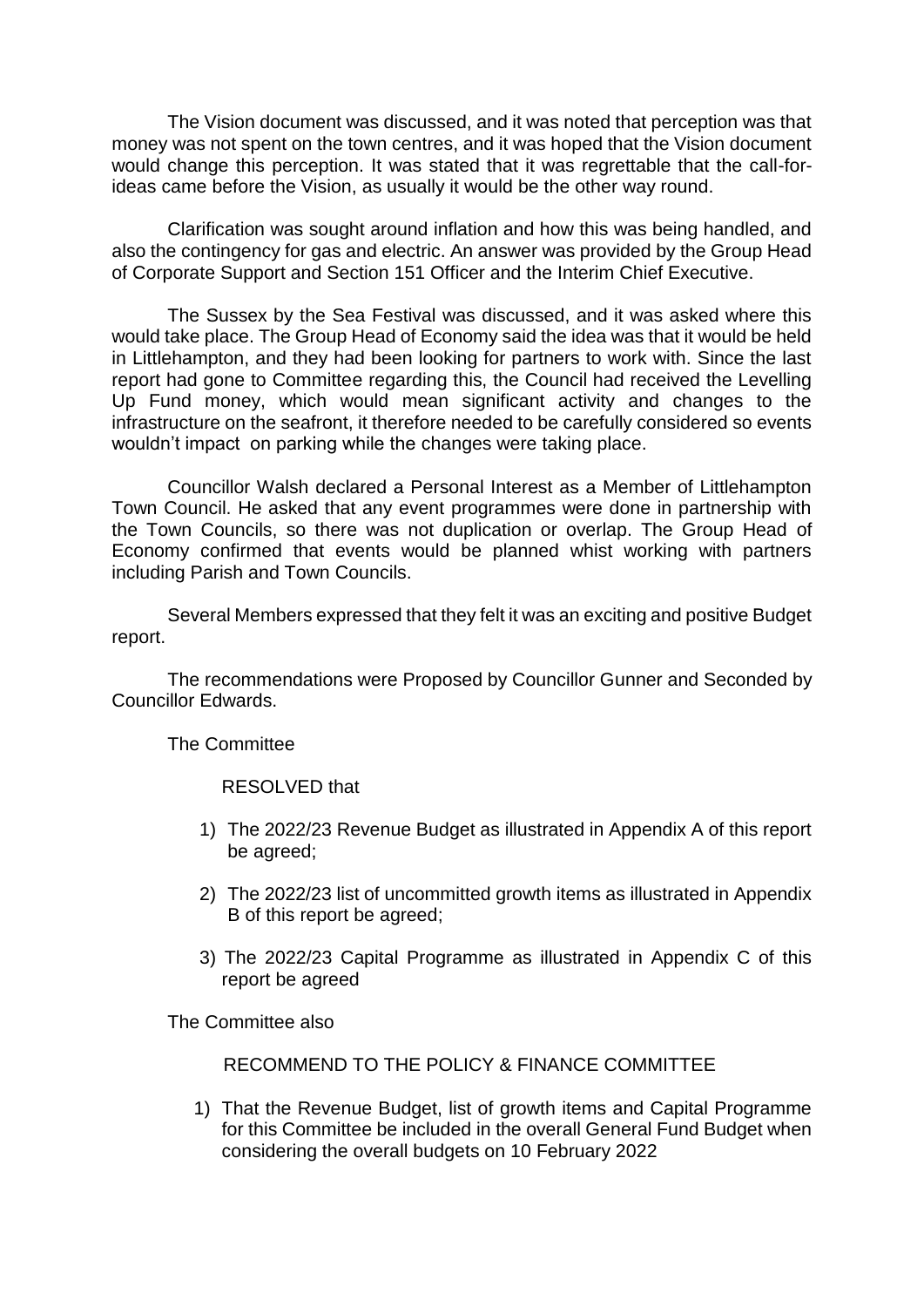### ENVIRONMENT COMMITTEE - 20 January 2022

#### 579. COMMITTEE REVENUE AND CAPITAL BUDGETS 2022/2023

### *[Councillor Goodheart had declared a Personal Interest in this item]*

Upon the invitation of the Chair the Interim Group Head of Corporate Support and Section 151 Officer introduced this report, reminding Members that this was the first year that the Council's Budget had been produced under the new Committee style of governance. The Committee was provided with a brief reminder of the process in formulating the Budget for 2022/23. The detailed budget papers for this Committee to consider were set out in Appendix A of the report and only contained essential/committed growth items. Members were asked to note that there had been significant pressure on establishment budgets, which assumed a 1.75% pay award this year and a 2.5% pay award for 2022/23, and a 1.25% increase for employer's National Insurance contributions. The uncommitted growth items for this Committee were included in Appendix B and totalled £55,000. The Capital Programme in Appendix C totalled £1.945 million. The maintenance of Corporate Assets was the responsibility of the Economy Committee, and their budget had been approved the previous evening. The Policy and Finance Committee would be requested to agree £180,000 contribution to the flood fund in the current year as detailed in the report. The proposed budget for 2022/23 was being presented for the Committee to agree before being considered as part of the total budget, by the Policy & Finance Committee. Members were reminded of the Budget Briefing to be held on 16 February 2022.

Members (and non-Committee Members given permission to speak) then took part in a question and answer session as summarised below:

- Clarification was requested around income/surplus from car parks.
- Clarification was sought regarding the loss on cleansing facilities and the rise in income from cemeteries.
- The Coast Protection and Land Drainage had increased significantly. The Interim Group Head of Corporate Support and Section 151 Officer explained that there was a £40,000 increase for shingle clearance. This would be for the purpose of coastal protection.
- Was there a budget for clearance of shingle from promenades? It was confirmed there was a budget for this.
- The increase in workforce for parks and open spaces was welcomed.
- There were further questions on the figures regarding cemeteries. A written update would be provided by Officers.
- Further information was requested around plans for Bersted Brooks, which was provided by the Leader of the Council.

The recommendations were Proposed by Councillor Paul English and Seconded by Councillor Goodheart.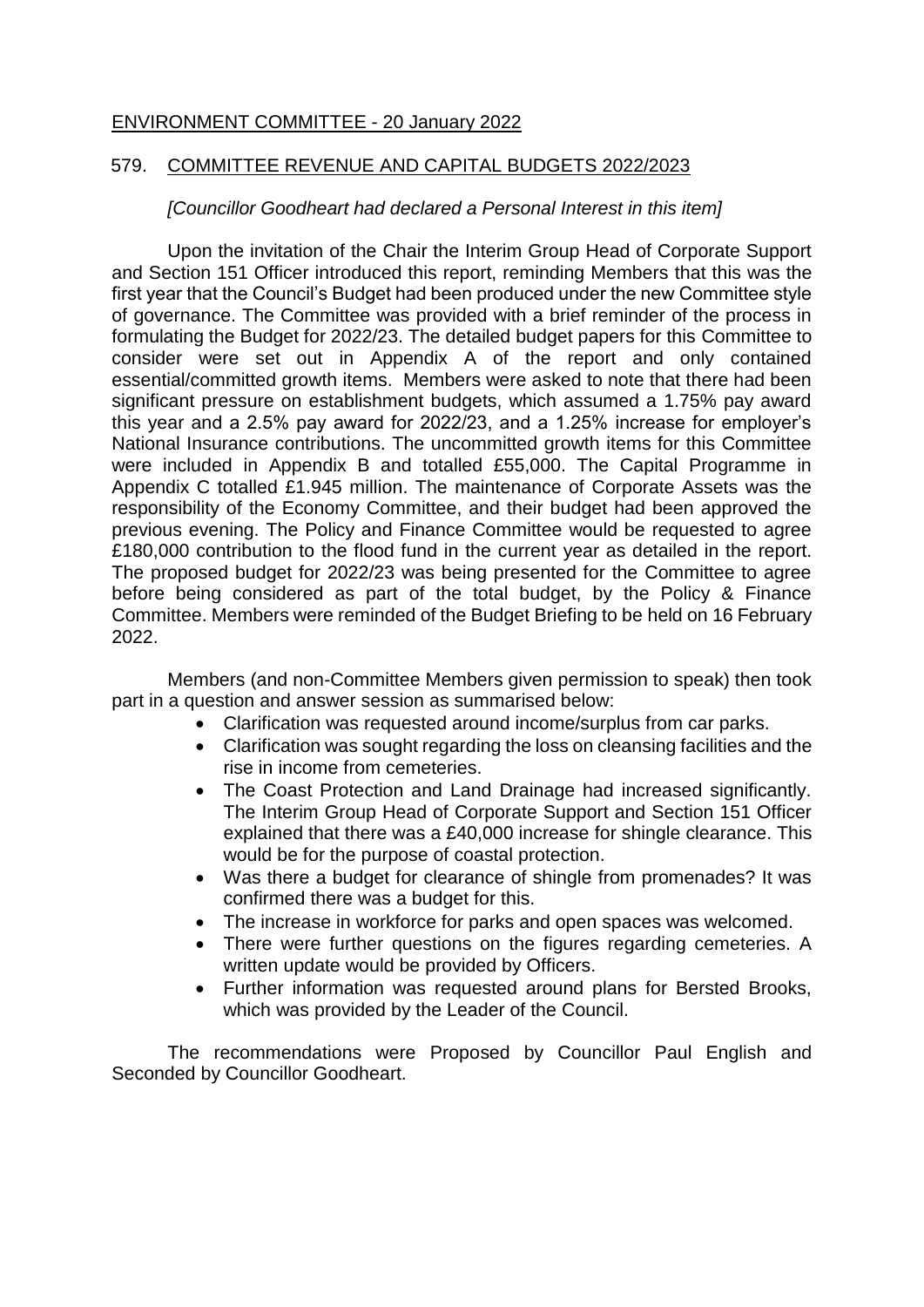The Committee

RESOLVED that

- 1) The 2022/23 Revenue Budget as illustrated in Appendix A of this report be agreed;
- 2) The 2022/23 list of uncommitted growth items as illustrated in Appendix B of this report be agreed;
- 3) The 2022/23 Capital Programme as illustrated in Appendix C of this report be agreed; and

The Committee also

## RECOMMEND TO THE POLICY & FINANCE COMMITTEE

1) That the Revenue Budget, list of growth items and Capital Programme for this Committee be included in the overall General Fund Budget when considering the overall budgets on 10 February 2022.

### HOUSING AND WELLBEING COMMITTEE - 24 January 2022

### 590. COMMITTEE GENERAL FUND REVENUE AND CAPITAL BUDGETS 2022/23 AND HOUSING REVENUE ACCOUNT BUDGETS 2022/23

Upon the invitation of the Chair, the Interim Group Head of Corporate Support and Section 151 Officer presented the report which asked the Committee to consider and recommend its revenue budget for inclusion in the 2022/23 revenue budget and draft capital budget for inclusion in the overall capital programme, which would be submitted to the Policy and Finance Committee on 10 February 2022. It was explained that Policy and Finance Committee would consider the overall revenue budget and overall capital programme for 2022/23 to make recommendations to Full Council on 23 February 2022 on the budget to be set and level of Council Tax for the District for 2022/23 and on the overall capital programme to be set for 2022/23.

It was further explained that this Committee must also consider and recommend its Housing Revenue Account (HRA) revenue budget and draft Housing Revenue Account Capital budget for inclusion in the overall capital programme, both of which would also be submitted to the Policy and Finance Committee on 10 February 2022 with the intention of a recommendation going to Full Council on 23 February 2022 on the budget to be set and level of rents to be charged for 2022/23.

Members then took part in a full debate on the item where a number of points were raised including:

- whether housing and garage rent figures included agreed rent increases
- future investment in Arun's properties
- grants and contributions within the Housing Strategy
- sheltered accommodation provision
- the increasing costs for the IT system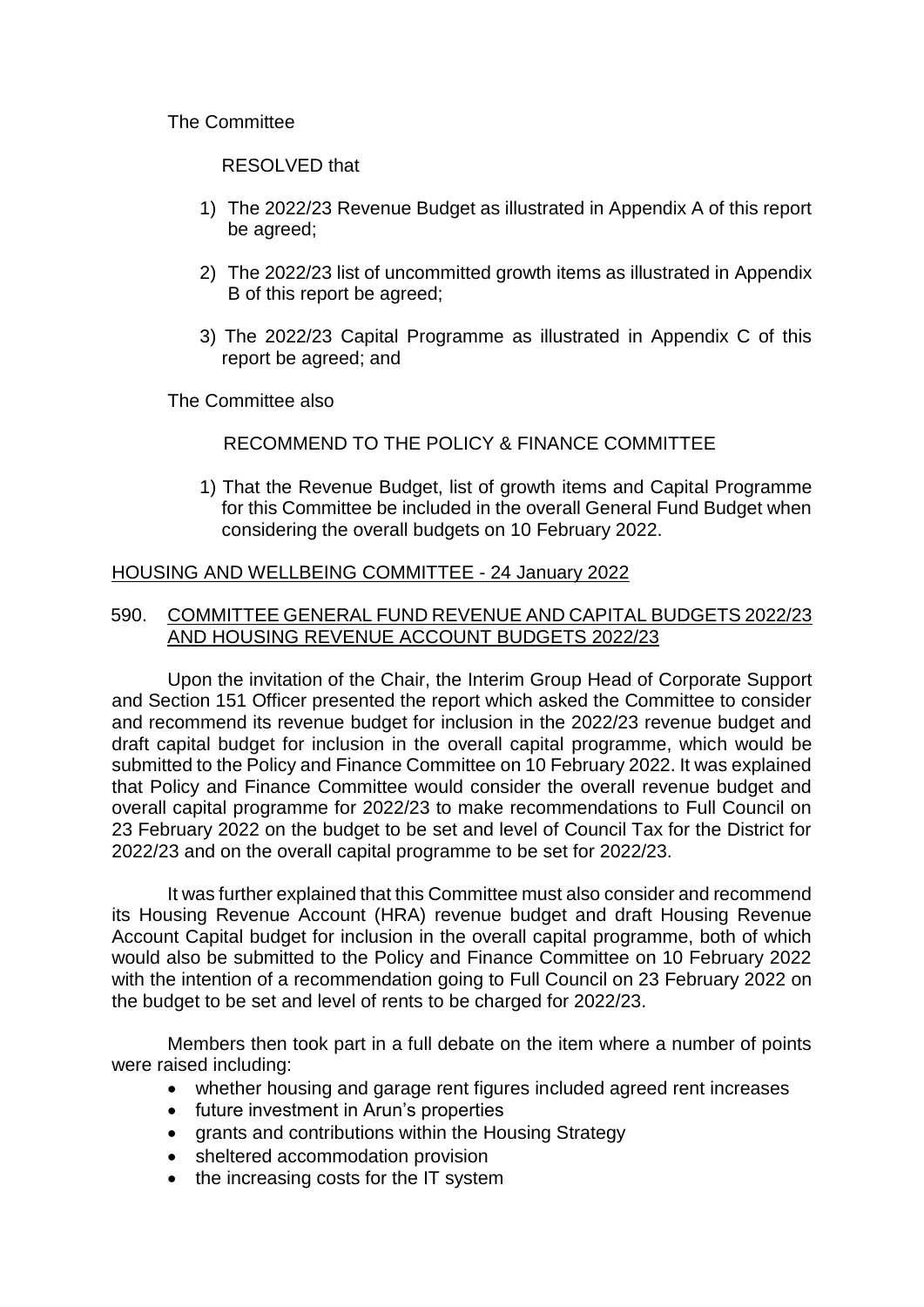• investment in the Arun Leisure Centre

The Interim Group Head of Corporate Support and Section 151 Officer provided Members with responses to all points raised during the debate. It was confirmed that the rent figures did include the rent increase and for housing this would be CPI + 1% (i.e. 4.1%) and that stock development was included in the capital budget. The Group Head of Residential Services confirmed that reports would be coming to future meetings of the Committee on a number of the points raised.

The recommendation was then proposed by Councillor Pendleton and seconded by Councillor Gregory. By unanimous vote,

The Committee

RESOLVED - To

- a) Agree on the 2022/23 General Fund Revenue Budget as illustrated in Appendix A of this report;
- b) Agree on the 2022/23 list of uncommitted growth items as illustrated in Appendix B of this report;
- c) Agree on the 2022/23 HRA Revenue Budget set out in Appendix C of this report;
- d) Recommend HRA rents for 2022/23 are increased by 4.1% (CPI plus 1%) in accordance with the provisions of the rent standard;
- e) Recommend that HRA garage rents are increased by 5% to give a standard charge of £13.58 per week (excluding VAT) and heating and water/sewerage charges be increased on a scheme by scheme basis, with the aim of balancing costs with income;
- f) Agree on the General Fund Capital Programme as illustrated in Appendix D of this report;
- g) Agree on the 2022/23 HRA Capital Programme as illustrated in Appendix E of this report; and

RECOMMEND TO POLICY AND FINANCE COMMITTEE

h) That the General Fund Revenue Budget, list of growth items, General Fund Capital Programme, HRA Revenue Budget and HRA Capital Programme be included in the overall General Fund Budget when considering the overall budgets on 10 February 2022.